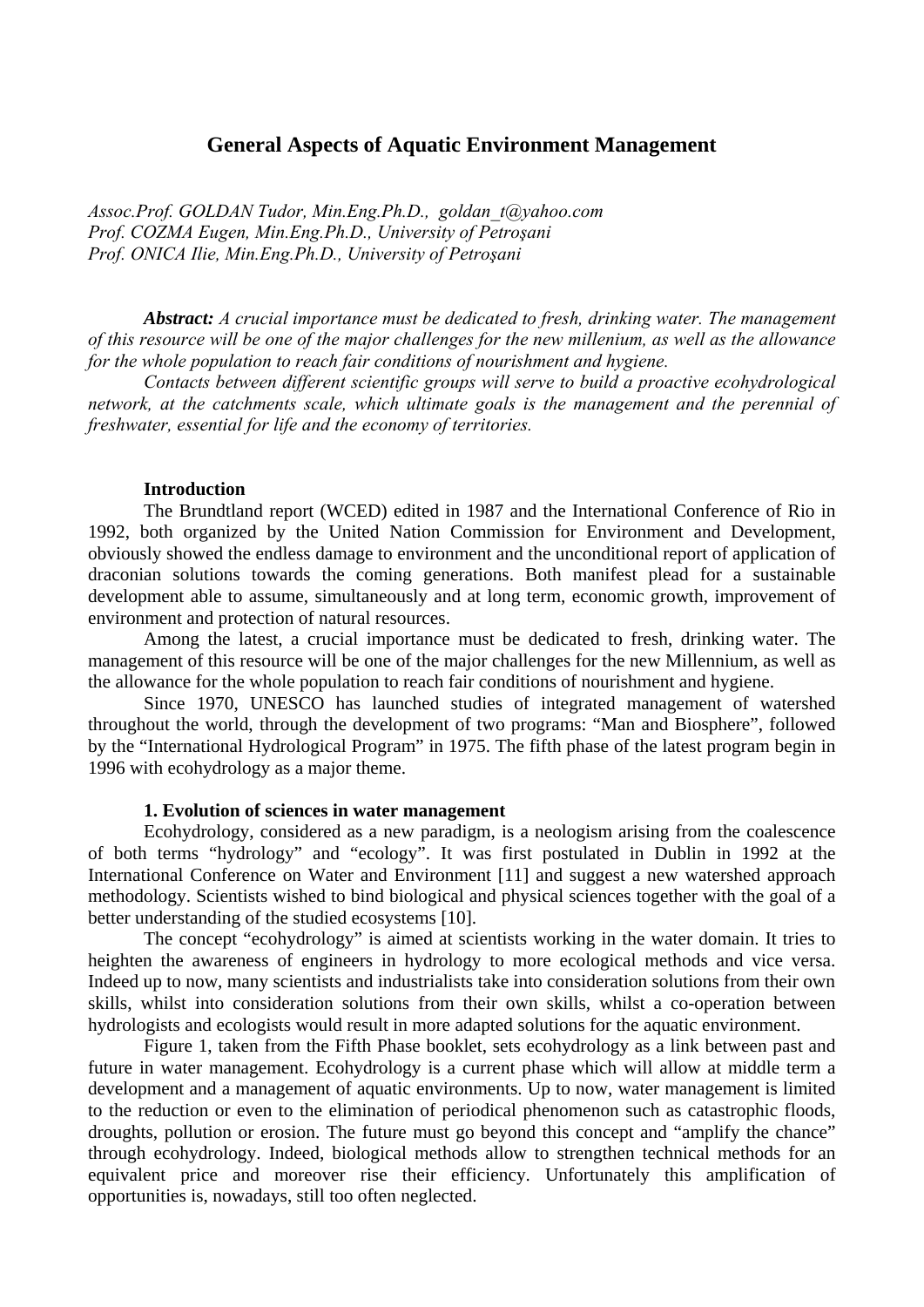

**Figure 1.** Evolution of ecological and hydrological sciences

The postulate of ecohydrology considers the watershed as a "super-organism" (ecological macrosystem) where an action in a local ecosystem generates a reaction in an another one, through the hydrographical network, which is equivalent to both a receiving and transmitting system. The environment "physiology" (functioning) and its water dynamics must be understood above all. Three main objectives are described:

- the knowledge of "hydrosystems" (aquatic ecosystems) and comprehension of their relations with climatology, biology, hydrology, water, chemistry, toxicology, biology, geology, physical as well as biological processes, and mankind;
- integration of computerized models based on this knowledge:
- prediction of changes in the hydrosystem simulations, scenarios with random variations of hydroclimatological, chemical and biological data or variations due to management politics.

Through the analysis of ecological and hydrological components, ecohydrology takes place in various and interconnected sectors, i.e. water storage, denitrification, water self-purification, biofiltration. The paradigm is applicable to natural as well as to artificial aquatic ecosystems. The itinerant course provided practical applications in ecohydrology through four cases described below. A last case will be discussed as a recent appraisal conducted by the Ecology Laboratory.

As far as we know, Pedroli [8] first used the term "ecohydrology" in an underground water study. However the correlation of both domains was evoked one year before [3]. They tackle respectively the hydrological impacts on vegetation ecology, and the use of ecological ranges of plant communities to estimate the quality of surface and underground waters [5]. The term remains use in both international journals and in search engines of websites specialized in hydrology.

Ecohydrology brings an additional dimension to water management. The paradigm consists in a thought process which allows a synergy through the complementarity of various research sectors. The concept was first dedicated to civil engineers and to hydrologists sensu stricto. Hydrology has neglected the natural environment for too long. Ecohydrology is a way to open up to this green wave, to apply methodologies in association with environmental solutions and co-operate with other scientists, ecologists in particular.

## **2. INTERCONNECTION BETWEEN SCIENCES IN WATER MANAGEMENT**

The above examples show that bioengineers cooperate with other actors such as civil engineers, physicists, meteorologists, chemists. A multidisciplinary reflection rallies all scientists in such a way that each of them is able to step into his own domain. Similarly, ecohydrology represents a way to share knowledge for a better identification of adapted solutions for the aquatic environment. A large network is thereby constituted by actors involved in water management, linking international specialists of various disciplines.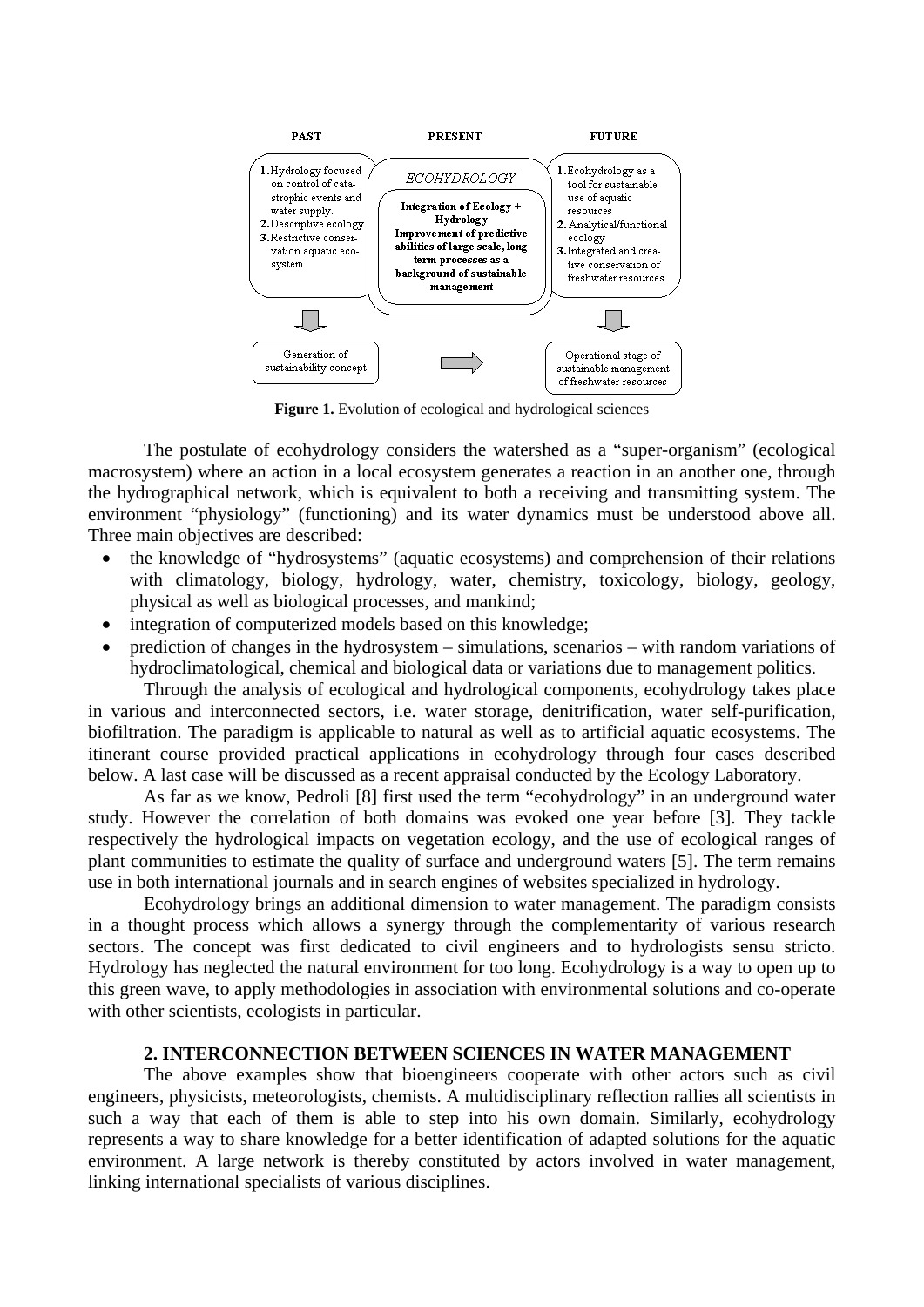Let's emphasize that the perception of the problem will be different according to the involved specialist – hydrologist, ecologist or bioengineer – and therefore, distinct processes will succeed. For instance, the hydrologist will consider the paradigm as a growing awareness for a "more ecological" hydrology in partnership with actors working in the environment. In particular,



this was the case during the itinerant course above quoted, where hydrologists represented the majority. On the contrary, the ecologist will discover applied hydrological methods, which will bring him a relevant information for the management of biotic systems. Through his multidisciplinary education, the bioengineer has a thorough knowledge of hydrology and ecology which allows him to build up complementary ecohydrological solutions in partnership with other actors. Ecohydrology will be valorized by a better knowledge of this science and the spread of the concept. It is important to link partners between them and promote exchanges of knowledge, experiences, solutions. Each actor, working in his own domain, will provide, according to his sensibility, elements adapted to the aquatic environment. The joint examination of sector-related propositions should come out on an optimal collegial proposition (figure 2).

Ecohydrology objectives show by themselves the framework

for the methodology (summarized in figure 3). This is based on three steps:

- the preliminary study of a catchments starts with an indepth ecological understanding of the environment (climate, soil science, vegetation, human occupation);
- the prevention of pollution, basement of a sustainable development, represents the second step. This implies to establish a catchments model in view to precise sources and to assess pollutants fluxes. From this model, a sustainable land-use management programs will be constituted for the catchments:



• bioengineers implement several technologies to strengthen the ecosystems, like phytoremediation and biomanipulation. They consider long-term management scenarios, in particular through the model previously established.

It is advisable to insist on phytoremediation and biomanipulation, both important innovative research axes for ecohydrology.

Phytoremediation consists of using vegetation for in situ treatment of polluted ecosystems [9]. When two biotic communities overlap without defined limits we are in presence of a continuum. But when there is, between these two ecosystems, a tight zone with its own characteristics and species, we have an ecotone [4]. Several different ecotone exist, depending on whether they are located between two terrestrial ecosystems, two aquatic ecosystems or a terrestrial and an aquatic ecosystem. Ecotones studies have been for a long time the subject of numerous researches, in ecohydrology particularly.

In an aquatic ecosystem the purification function of the aquatic vegetation is an important measure for the water biological treatment.

Conservation and management of ecotones by phytoremediation studies are called to play an important role at long-term in freshwater quality.

The "trophic cascade theory", postulated for the first time in 1992 [2], must be understood before suggesting a definition of biomanipulation and assessing its importance.